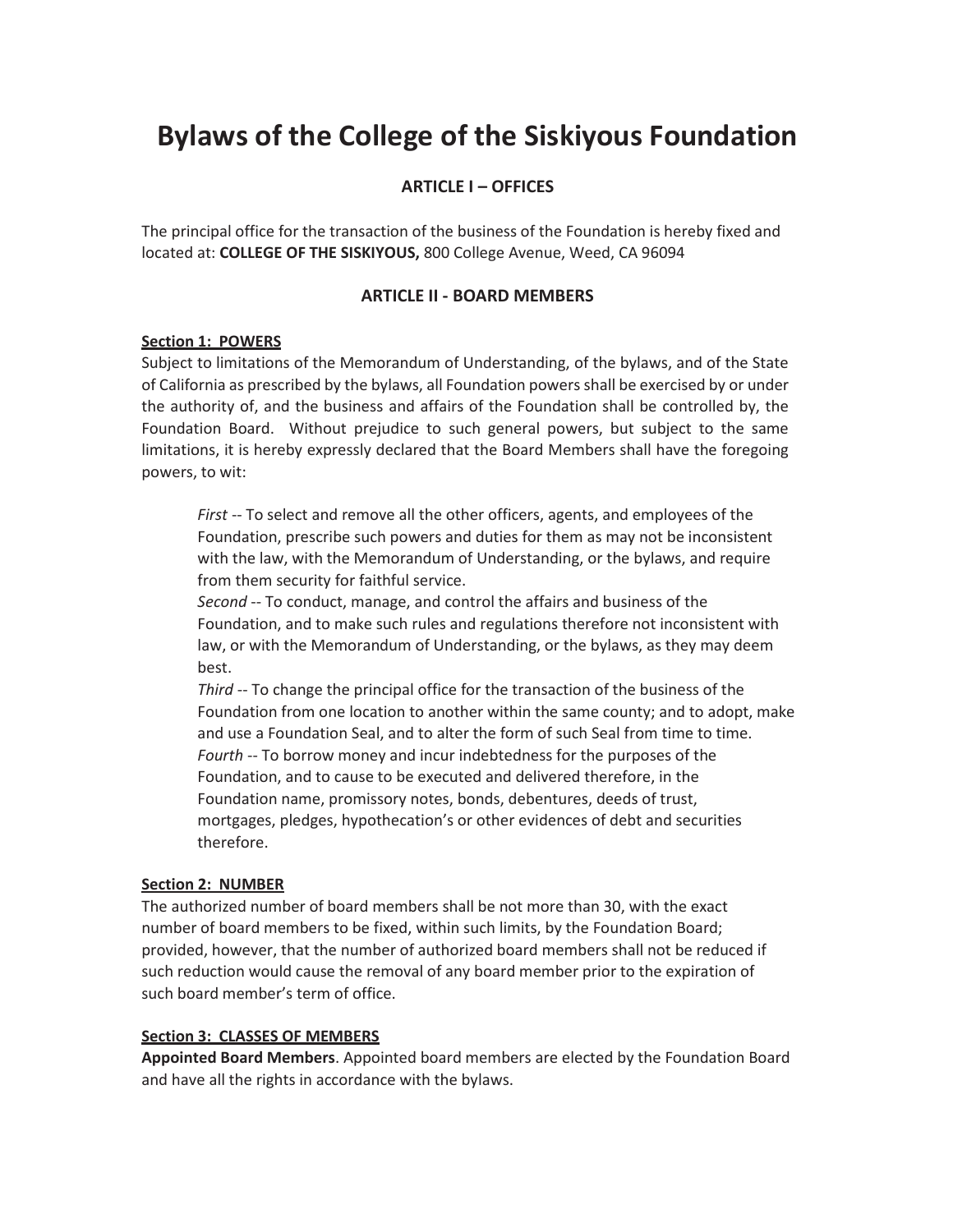**District Designated Board Members.** The District designated board members shall be a District Trustee acting as principal contact to the District Board of Trustees, College President acting as principal advisor, College Vice President of Administration acting as Treasurer, College Foundation Director acting as Secretary. District designated board members may vote and have all the rights accorded by the bylaws and Memorandum of Understanding.

**Constituent Representative Board Members.** One designated representative each from the following areas will serve for their constituency: Classified, Faculty, Administrative Support Management (ASM). Designated constituent representatives will serve as board members who may vote and have all the rights accorded by the bylaws and Memorandum of Understanding.

**Emeritus Board Members.** Upon retirement from the Board, emeritus status may be requested. Emeritus Board members may serve on committees; attend board meetings and participate in any Foundation event; but do not have voting rights.

## **Section 4: TERM**

Each appointed board member shall hold office for a term of four years, the first year being a one-year trial period. After evaluation by the Board Governance Committee, a Board Member may be asked to serve another term.

## **Section 5: SELECTION OF APPOINTED BOARD MEMBERS**

- a. The Board Governance Committee shall recommend to the Executive Committee not less than thirty (30) days preceding the annual meeting a list of nominees to be elected as members of the Board of Directors.
- b. The Board of Directors may fill vacancies for the unexpired term of an elected member between annual meetings as recommended by the Board Governance Committee to the Executive Committee.
- c. In addition to any nomination made by the Board Governance Committee, nominations may be made by other board members at the annual meeting at which the Foundation Board considers nominees recommended by the Board Governance Committee. If more than one name is submitted the Board shall, if needed, vote by secret ballot to fill the position.
- d. The Foundation shall have a Board of Directors elected in accordance with its bylaws and Memorandum of Understanding with the District. Membership shall include a District Trustee acting as principal contact to the District Board of Trustees, College President acting as principal advisor, the College Vice President of Administration acting as Treasurer or designee, and the Foundation Director acting as Secretary.

# **Section 6: VACANCIES**

Vacancies in the appointed membership of the Foundation Board occurring other than by expiration of a board member's term shall be filled in the same manner as set forth in Section 4 of this Article except that the appointment of the Board Governance Committee, the recommendation of the Board Governance Committee to the Foundation Board, the recommendation of the Foundation Board shall be made as soon as reasonably possible after such vacancy occurs. A board member so appointed shall hold office for the unexpired term of the board member whom he/she succeeds.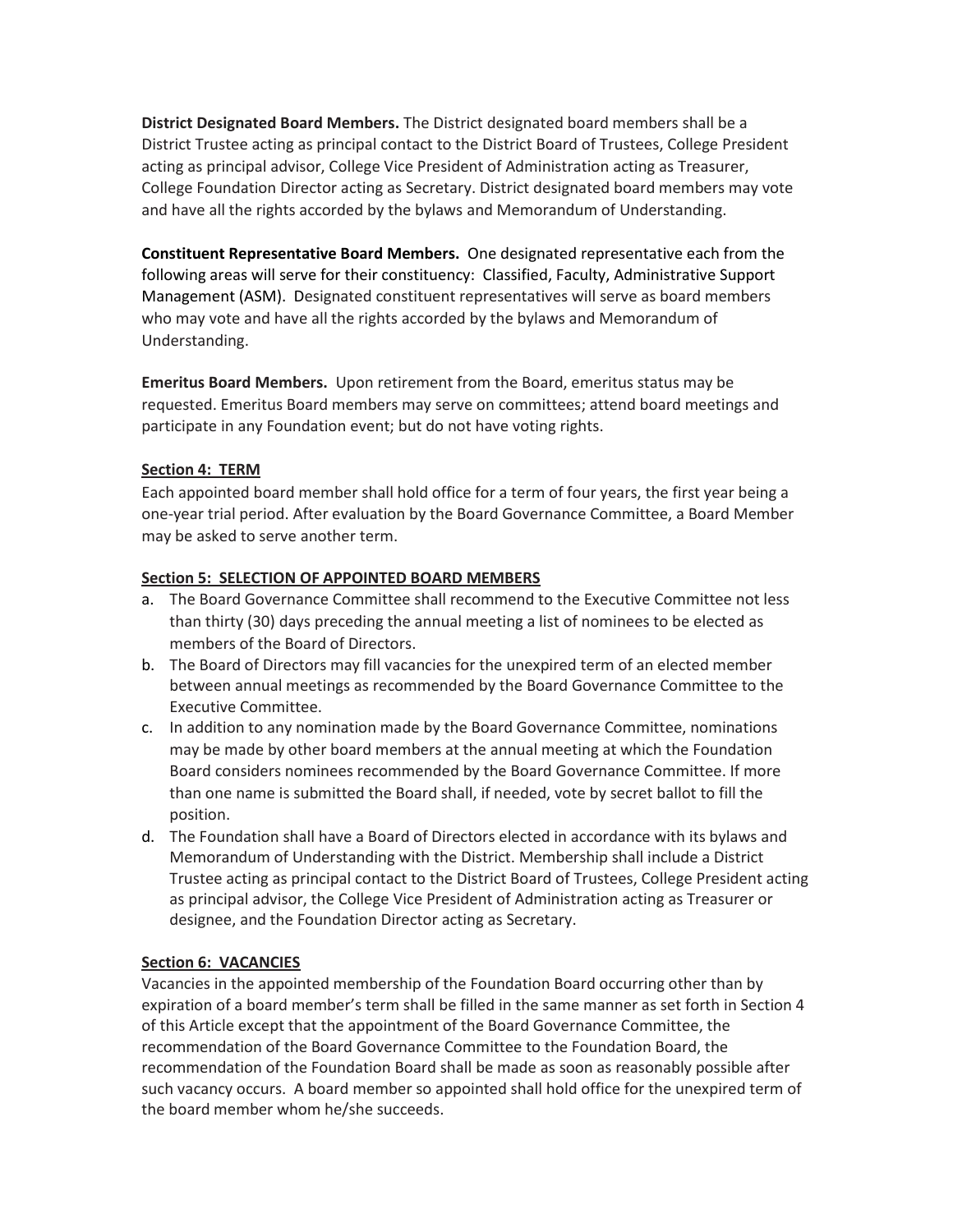## **Section 7: REMOVAL**

- a. An appointed board member may be removed at any time, either with or without cause, by an affirmative vote of at least a majority of the board members then in office A board member will be removed from the board after three (3) consecutive absences from regular board meetings without a Leave of Absence notice on file with the Foundation Office.
- b. Minutes will reflect the three categories: Present, excused and absent. Directors are expected to notify the Executive Director or President prior to absences from regularly scheduled board meetings. If a Director has three consecutive, unexcused absences from regularly scheduled board meetings, the Board may take any of the following actions:
	- i. Remove the Director from the Board
	- ii. Offer the Director a leave of absence for a period of time specified by the Board.

## **Section 8: LEAVE OF ABSENCE**

A leave of absence is a period of time specified by the Board, not to exceed six (6) months. Board members may request one leave of absence per term. Leave of absence may only be requested in the case of unavoidable circumstances (i.e. health, family emergency, etc.) and will be approved by the Board or Executive Committee.

## **Section 9: FILING ADDRESS**

Each board member shall file with the Secretary, or Foundation staff designee, an address to which all notices shall be directed until change of address notice has been given by him/her in writing.

## **Section 10: NO COMPENSATION**

The board members shall serve without compensation but may be reimbursed for reasonable and necessary expenses incurred in the conduct of the Foundation's affairs, with the approval of the Foundation Executive Committee.

## **Section 11: LIABILITY**

Foundation board members will be covered by the District liability insurance policy.

# **ARTICLE III - OFFICERS**

## **Section 1: OFFICERS**

The officers of the Corporation shall be a President, a Vice President, a Secretary, and a Treasurer. The President cannot serve concurrently as Secretary or Treasurer.

## **Section 2: SELECTION AND TERM OF OFFICE**

- a. All officers shall be elected at a meeting of the Foundation Board held at the first regular meeting of the calendar year and the term of office shall be for one year commencing on the first day of the month next succeeding their election and until their successors are elected and qualified unless such officer resigns or is removed or otherwise disqualified to serve prior to the expiration of such term.
- b. The same person can serve no more than two consecutive full terms as President.
- c. The Board Governance Committee shall recommend to the Foundation Board at the last regular meeting of each calendar year the names of the persons nominated to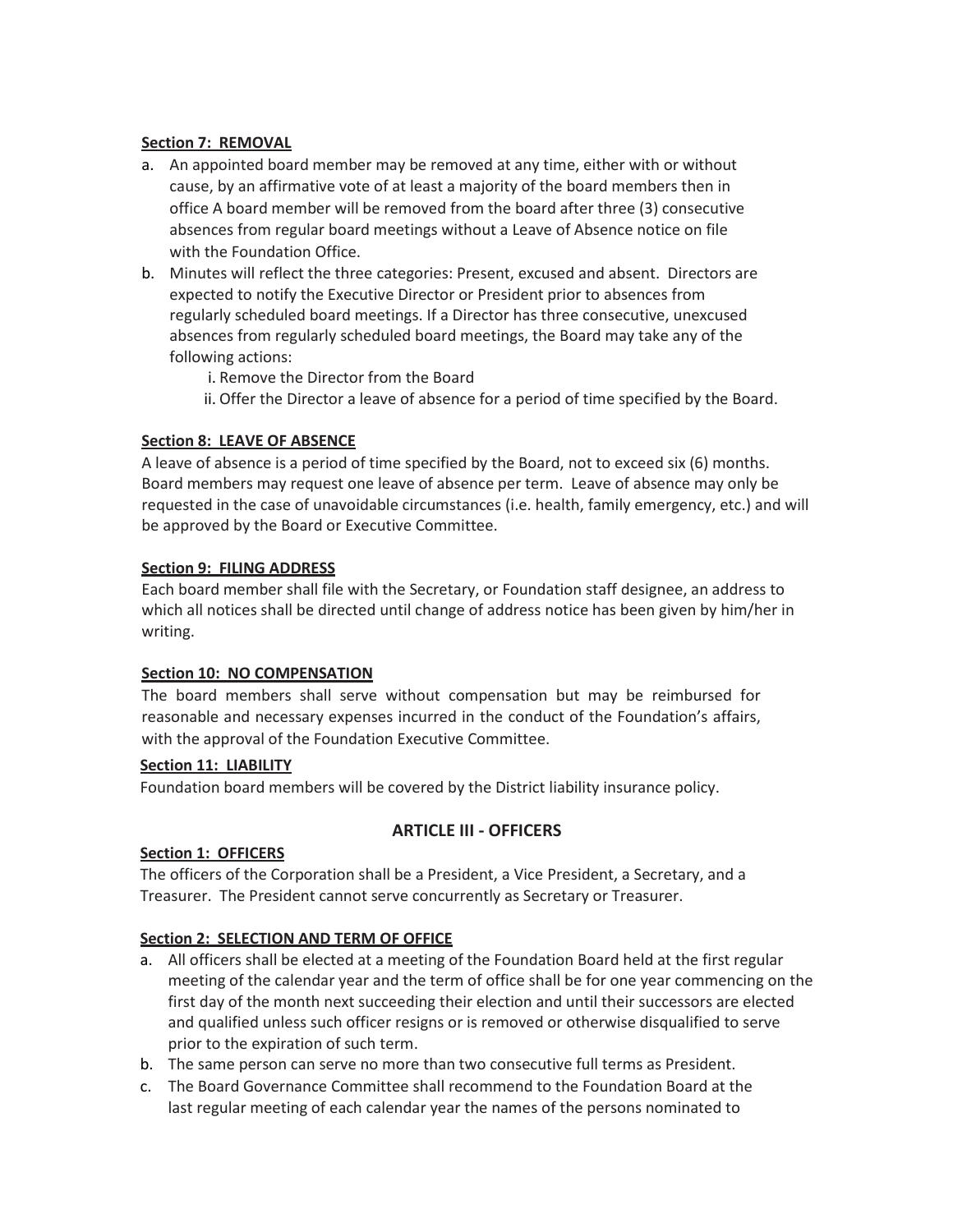serve for the succeeding year as President and Vice-President.

- d. The Board Governance Committee may meet and confer either in person, by telephone, email or by mail and, in its deliberations the Board Governance Committee shall consider comments and suggestions made by other members of the Foundation Board.
- e. At the first regular meeting of each calendar year, the Foundation Board shall elect the officers. At such meeting, as part of the election process, the President shall indicate that other nominations may be made from the floor for each office and, in the event that there is more than one (1) nominee for any office, the nominee receiving the greatest number of votes for a particular office on the first ballot shall be elected to fill the respective office.
- f. If more than one person is nominated for any office, the election for that office shall be by secret written ballot. If only one person is nominated for any office, such secret written ballot is not required.

## **Section 3: REMOVAL OR RESIGNATION**

Any officer may be removed at any time, with or without cause, by an affirmative vote of two thirds (2/3) of the Foundation board members then qualified and serving.

Any officer may resign at any time by giving written notice to the Executive Director of the Foundation or to the President of the Foundation. Any such resignation shall take effect at the time of receipt of such notice or at any later time specified therein; and, unless otherwise specified therein, the acceptance of such resignation shall not be necessary to make it effective.

## **Section 4: VACANCIES**

A vacancy in any office because of death, resignation, removal, disqualification or any other cause shall be filled in the manner prescribed in the bylaws for regular appointments to such office. Any person elected to fill such vacancy shall hold office for the unexpired term of the officer whom he/she succeeds.

# **Section 5: DUTIES OF OFFICERS**

- a. President
	- Presides at Board meetings and Executive Committee meetings.
	- Ex-officio of all committees.
	- Implements policies and makes sure procedures are followed.
	- Works with Foundation Office on business transactions.
	- Performs duties as prescribed by the Office of the President, the Board of Trustees and the Foundation Board.
	- Serves as the chair of the Executive Committee.
	- Signature is required on business documents as appropriate required of the Foundation.
	- Appoints committee chairs.
	- Attends and supports all fund raising events.
	- Such other duties applicable to the office as prescribed by the adopted parliamentary authority.

*One-year term, nominations are announced and elections are held at the annual meeting in January of each year.*

- b. Vice President
	- Presides at Board meetings in the absence of the President.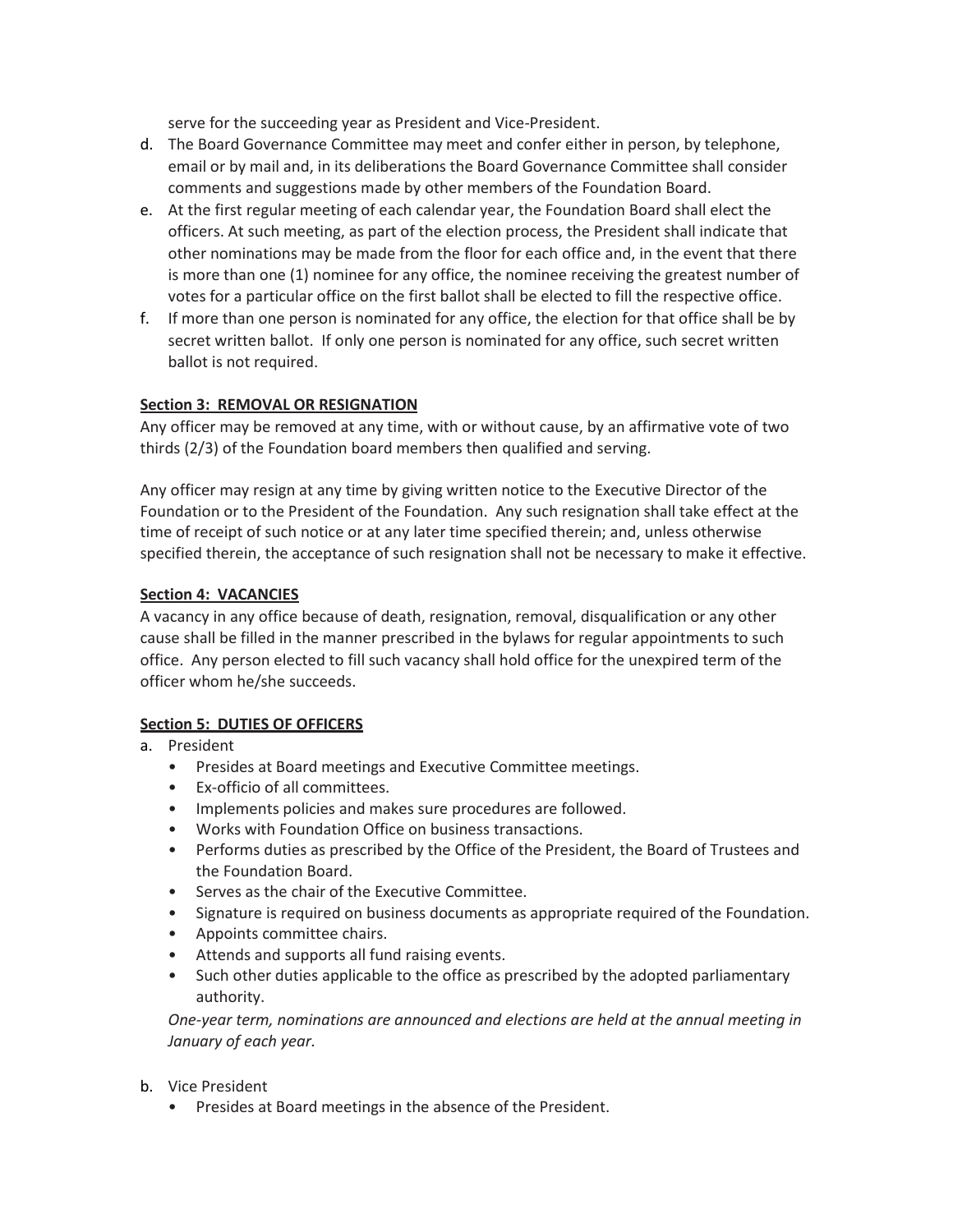- Serves as a member of the Executive Committee.
- Acts in the place of the President in the event of absence or disability of the President.
- Performs other duties as designated by the Office of the President, Board of Trustees and the Foundation Board.
- Attends and supports all fund raising events.
- Such other duties applicable to the office as prescribed by the adopted parliamentary authority.

*One-year term, nominations are announced and elections are held at the annual meeting in January of each year. One-year term as vice-president, then assumes President's role if elected per above.*

- c. Secretary
	- Takes or causes minutes to be taken.
	- Keeps or causes minutes to be kept.
	- Serves on the Executive Committee.
	- Ensures the safety and accuracy of all board records.
	- Reviews board minutes.
	- Assumes responsibility of the chair in the absence of the board president and vice president.
	- Provides notice of meetings of the board and/or of a committee when such notice is required (may be delegated to staff).
	- Such other duties applicable to the office as prescribed by the adopted parliamentary authority.

## *Foundation Director serves as the Secretary*

- d. Treasurer
	- Maintains knowledge of the organization and personal commitment to its goals and objectives.
	- Understands financial accounting for nonprofit organizations.
	- Serves as the chair of the Finance Committee.
	- Manages, with the finance committee, the board's review of and action related to the board's financial responsibilities.
	- Works with the executive director and the chief financial officer to ensure that appropriate financial reports are made available to the board on a timely basis.
	- Presents the annual budget to the board for approval.
	- Reviews the annual audit and answer board members questions about the audit.
	- Such other duties applicable to the office as prescribed by the adopted parliamentary authority.

*VP Administrative Services serves as the Treasurer*

# **ARTICLE IV- MEETINGS**

## **Section 1: REGULAR MEETINGS**

Regular Meetings of the Foundation Board shall be held quarterly. Three shall be held at College of the Siskiyous on a date designated by the President of the Foundation and the fourth may be designated at some other place. One of these meetings shall be an annual retreat at the place designated in the notice of meeting. Notice of the time and place of such meetings shall be emailed to each member of the Foundation Board at least five (5) days prior to the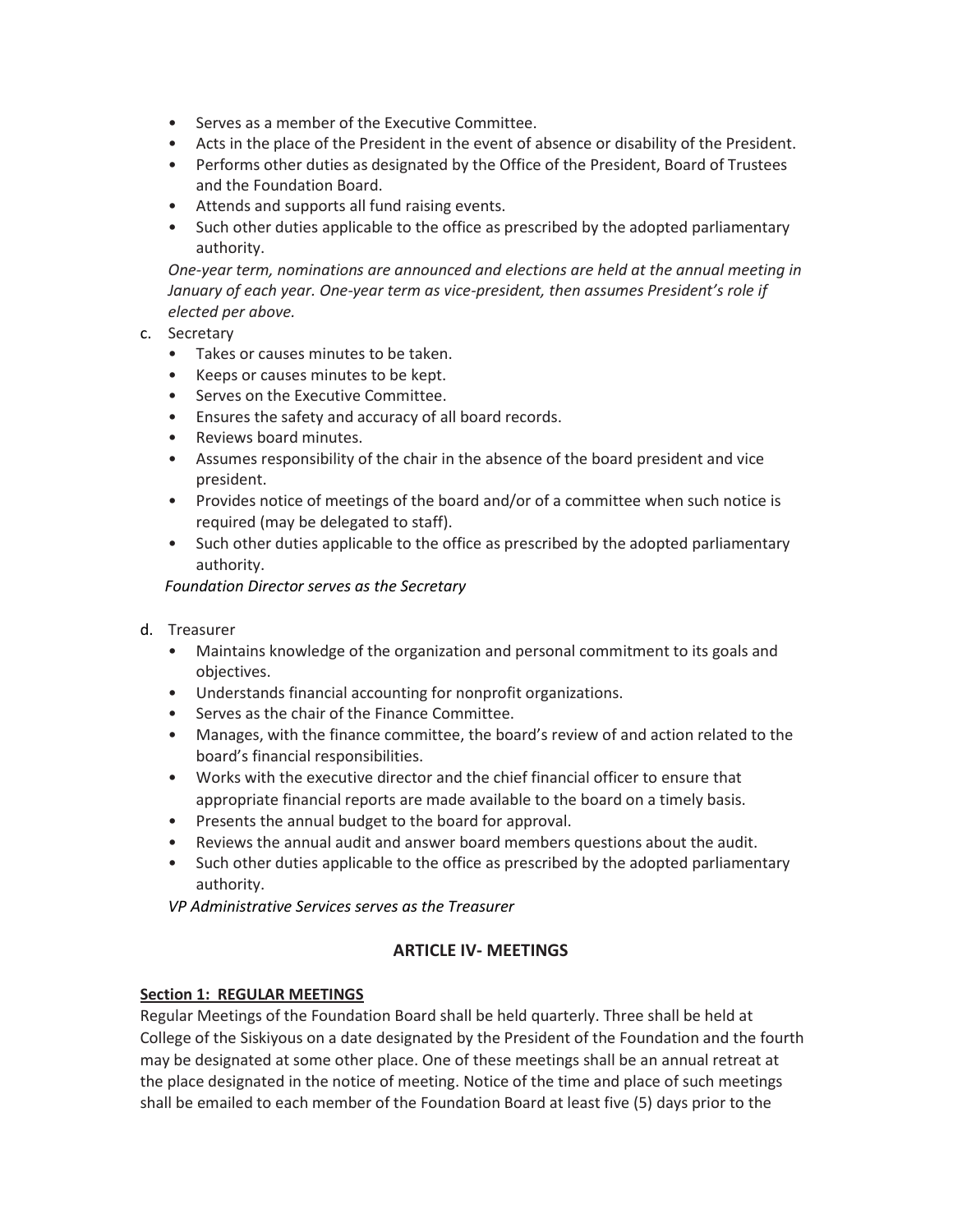date of such meeting at his/her last known place of business or residence as filed with the Secretary.

## **Section 2: ANNUAL MEETINGS**

The first meeting of the calendar year shall be the annual meeting.

## **Section 3: SPECIAL MEETINGS**

Special Meetings may be called at any time by the President or by any three (3) members of the Foundation Board. Written notice of the time and place of a Special Meeting shall be (I) emailed to each board member at least twenty-four (24) hours prior to the time of holding such meeting, or (II) email or mailed to each member, not less than forty-eight (48) hours prior to the holding of such meeting, at his/her last known place of business or residence as filed with the Secretary, or Foundation staff designee. Special Meetings of the Foundation Board shall be held at the place designated in the notice of meeting.

## **Section 4: QUORUM**

One more than one-half of the number of board members then in office must be present to constitute a quorum for the transaction of business.

# **Section 5: ACTION WITHOUT MEETING**

Any action required or permitted to be taken by the Board under California State law may be taken without a meeting if all members of the Foundation Board shall individually or collectively reply (yes, no, abstain) in writing to such action (can be by email). If no response is received within three days, votes will be tallied subject to quorum provision in Section 4. Such written consent or consents shall have the same effect as a vote of the Foundation Board and shall be filed with the minutes of the proceedings of the Board. Any certificate or other document filed under any provision of the California State law which relates to actions so taken shall state that the action was taken by unanimous written consent of the Board without a meeting and that these bylaws authorize the board members to so act.

## **Section 6: TELEPHONE MEETINGS**

Members of the Board may participate in a meeting through use of conference telephone or similar communications equipment, so long as all members participating in such meeting can hear one another. Participation in meetings pursuant to this section constitutes presence in such meetings.

## **Section 7: BROWN ACT**

All Board and Standing Committees are subject to the rules of the Brown Act. Excluded will be ad hoc committee meetings.

# **ARTICLE V - EXECUTIVE COMMITTEE**

# **Section 1: MEMBERS**

The membership of the Executive Committee shall consist of the following: Foundation President, Vice President, immediate Past President; Treasurer, Secretary, Foundation Executive Director, College Superintendent/President, Chairs of Standing Committees which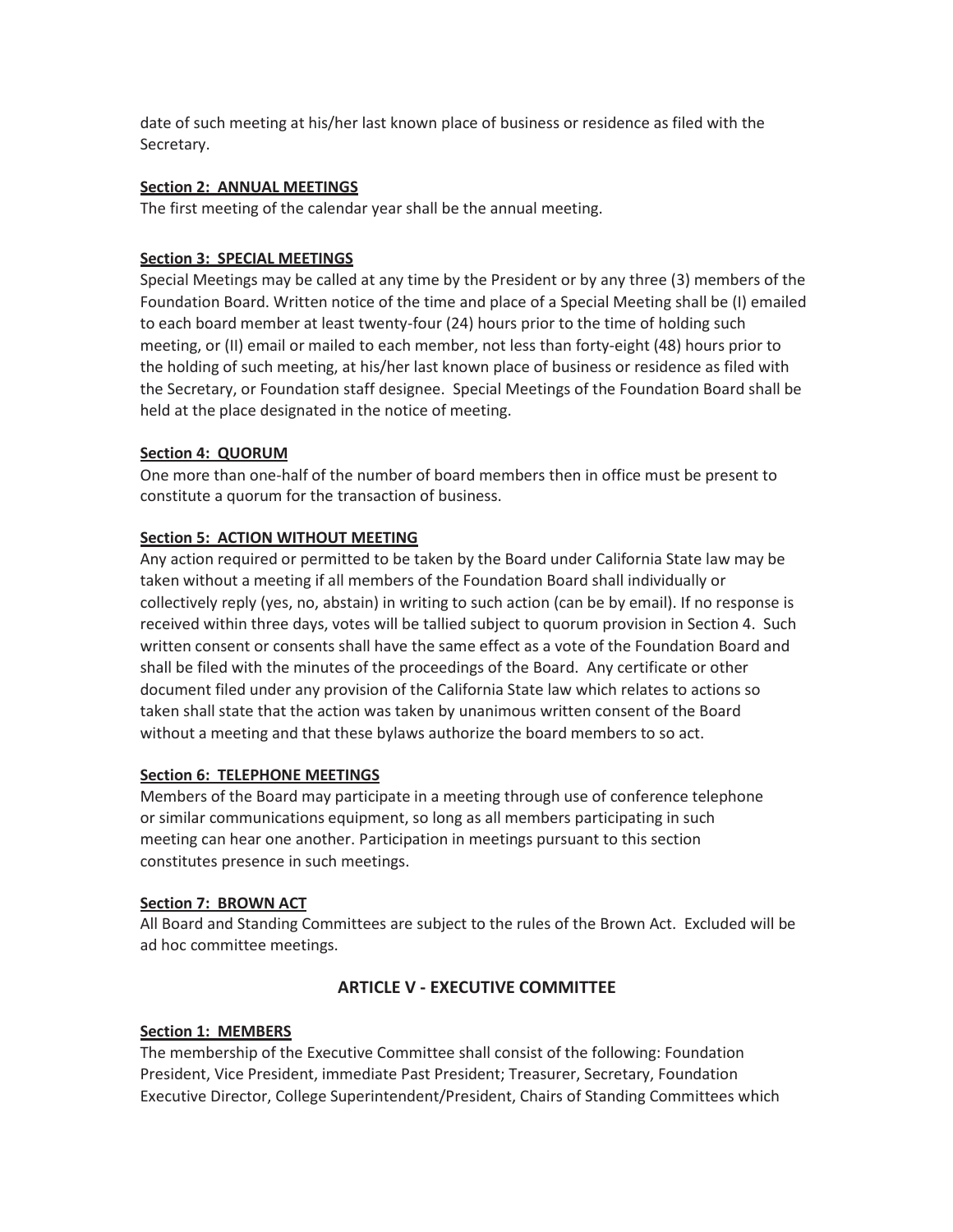shall be recertified annually, and ex-officio non-voting staff members.

## **Section 2: PURPOSE**

The Executive Committee may transact such business as falls within the written, adopted policies of the Foundation, as may be necessary between scheduled Board meetings. Business that is deemed to be outside the written, adopted policies shall be presented to the next Regular Foundation Board Meeting with appropriate recommendations.

## **Section 3: MEETINGS**

- a. Executive Committee shall meet at least four times per year, at a time and place designated by the President of the Board. Special Meetings may be called by the president or any two members of the committee, and such meetings shall be held at the time and place designated by the person or persons calling the meeting.
- b. Notice of the time and place of meetings shall be delivered to each committee member personally, by mail or email at least seven (7) days prior to any such meeting.

# **Section 4: QUORUM**

- a. One more than one-half of the number of Executive Committee Members then in office must be present to constitute a quorum for the transaction of business. Every act or decision made by a majority of the members present at a meeting duly held at which a quorum is present shall be regarded as the act of the Executive Committee, unless a greater number is required by law or by the Memorandum of Understanding.
- b. In the absence of the quorum, the Committee shall transact no business, except as otherwise expressly provided by these bylaws, in the Memorandum of Understanding, or by law and the only motion the president shall entertain is a motion to adjourn.

# **ARTICLE VI - COMMITTEES**

## **Section 1: BOARD STANDING COMMITTEES**

- a. **Executive Committee**. There shall be an Executive Committee composed of all officers, the immediate past president, committee chairs, Foundation Executive Director, College Superintendent/ President and ex-officio non-voting staff members. For the duties of the Executive Committee refer to the standing rules of the Executive Committee attached hereto.
- b. **Investment & Finance Committee**. There shall be an Investment & Finance Committee composed of a minimum of three members, two of which are the Board President and the Treasurer. For the duties of the Investment & Finance Committee refer to the standing rules of the Investment & Finance Committee attached hereto.
- c. **Board Governance Committee**. There shall be a Board Governance Committee composed of a minimum of three members, one of which is the Board President. For the duties of the Board Governance Committee refer to the standing rules of the Board Governance Committee attached hereto.
- d. **Fund Development Committee**. There shall be a Fund Development Committee composed of a minimum of three members. For the duties of the Fund Development Committee refer to the standing rules of the Fund Development Committee attached hereto.
- e. **Enterprise Operations Committee**. There shall be an Enterprise Operations Committee composed of a minimum of three members. For the duties of the Enterprise Operations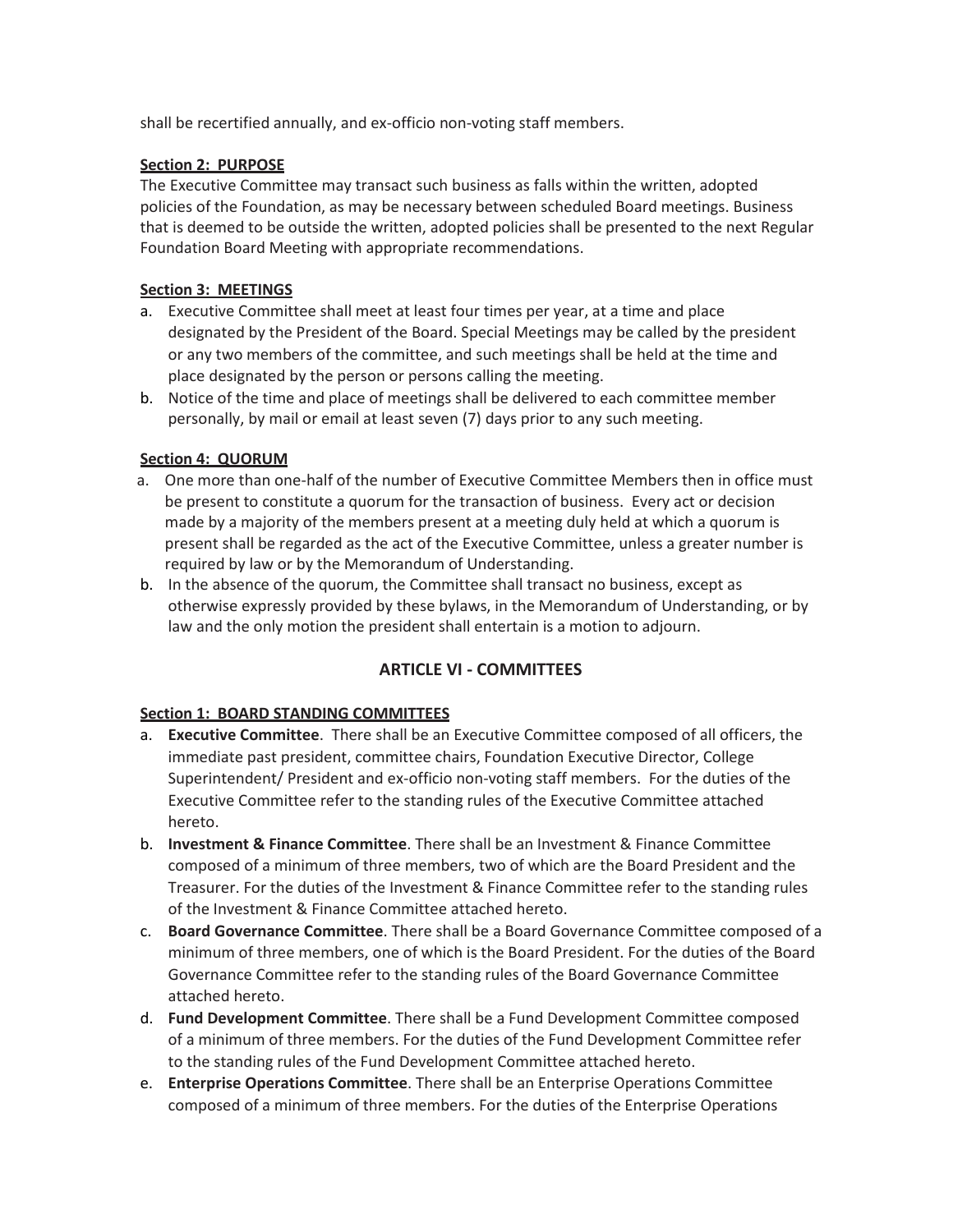Committee refer to the standing rules of the Enterprise Operations Committee attached hereto.

- f. **Scholarship Committee**. There shall be a Scholarship Committee composed of a minimum of three members. For the duties of the Scholarship Committee refer to the standing rules of the Scholarship Committee attached hereto.
- g. **Events Committee**. There shall be an Events Committee composed of a minimum of three members. For the duties of the Events Committee refer to the standing rules of the Events Committee.

The Foundation Board may create one or more committees, each consisting of two or more Board Members, to serve at the pleasure of the Board, and may dissolve such committees by majority vote.

## **Section 2: ALTERNATE MEMBERS**

The President may appoint one or more Board Members as alternate members of any committee, who may replace any absent member at any meeting of the committee.

## **Section 3: AUTHORITY OF COMMITTEE**

Any such committee of the Foundation Board shall have the duties and authority set forth in the standing rules of each committee provided that no such committee shall have authority to take action with respect to:

- a. The approval of any action for which the California State law requires approval of the Foundation Board.
- b. The filing of vacancies on the Foundation Board.
- c. The fixing of compensation of the Foundation Board for serving on the Board or on any committee thereof.
- d. The amendment or repeal of these bylaws or the adoption of new bylaws.
- e. The amendment or repeal of any resolution of the Foundation Board that by its express terms is not so amendable or repeatable.
- f. The appointment of committees of the Board or the members thereof.
- g. Any other action for which action by a committee is prohibited by California State law.

# **Section 4: AD HOC COMMITTEES**

The Foundation Board or Executive Committee may, create one or more ad hoc advisory committees which may be composed of members of the Foundation Board or persons who are not members of the Foundation Board or any combination thereof. The duties of any such ad hoc committee and the purposes for which such committee is formed shall be set forth in the resolution creating such committee. Notwithstanding any provision in this Section to the contrary, any such committee shall be advisory only and shall have no authority to bind the Foundation Board or the Foundation with respect to any matter nor shall any member of any such committee who is not a member of the Foundation Board have any right to vote with respect to any action of the Foundation Board.

# **ARTICLE VII - PARLIAMENTARY AUTHORITY**

The rules contained in the most recent edition of Robert's Rule of Order, newly revised, shall